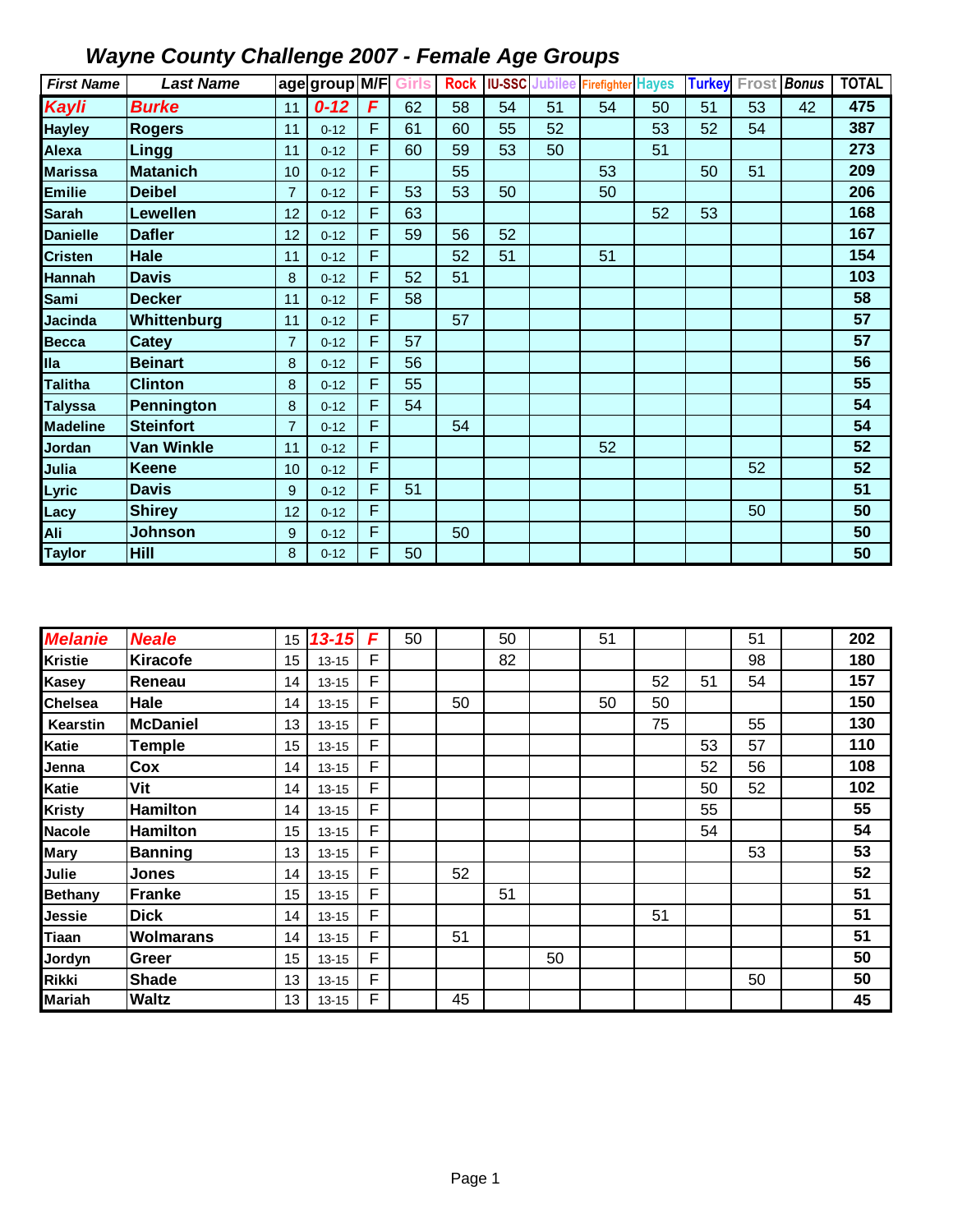| <b>First Name</b> | <b>Last Name</b> |    | lage group M/F |   |    | <b>Rock</b> |     |    | <b>IU-SSC Jubilee Firefighter Hayes</b> |    | <b>Turkey</b> | Frost Bonus | <b>TOTAL</b> |
|-------------------|------------------|----|----------------|---|----|-------------|-----|----|-----------------------------------------|----|---------------|-------------|--------------|
| <b>Nicole</b>     | <b>House</b>     | 17 | $16 - 18$      | F |    | 69          | 57  | 58 | 45                                      | 63 | 52            | 54          | 398          |
| <b>Katie</b>      | <b>Gibbs</b>     | 17 | $16 - 18$      | F | 76 | 52          | 54  | 50 |                                         | 51 | 51            |             | 334          |
| Erin              | <b>Parker</b>    | 16 | $16 - 18$      | F | 51 | 50          | 51  |    |                                         | 50 |               | 53          | 255          |
| <b>Sara</b>       | <b>Terashima</b> | 16 | $16 - 18$      | F |    |             |     |    |                                         |    |               | 136         | 136          |
| <b>Alysha</b>     | <b>Davis</b>     | 18 | $16 - 18$      | F |    |             | 118 |    |                                         |    |               |             | 118          |
| <b>Katie</b>      | <b>Ross</b>      | 16 | $16 - 18$      | F |    |             |     |    |                                         |    | 53            | 55          | 108          |
| <b>Ashley</b>     | Ferkinhoff       | 17 | $16 - 18$      | F |    | 53          | 53  |    |                                         |    |               |             | 106          |
| <b>Lesley</b>     | Ferkinhoff       | 17 | $16 - 18$      | F |    | 51          | 52  |    |                                         |    |               |             | 103          |
| <b>Jennifer</b>   | Redmond          | 17 | $16 - 18$      | F |    |             | 50  |    |                                         |    |               | 51          | 101          |
| Jordan            | Warner           | 18 | $16 - 18$      | F |    |             | 56  |    |                                         |    |               |             | 56           |
| <b>Megan</b>      | Welborn          | 16 | $16 - 18$      | F |    |             | 55  |    |                                         |    |               |             | 55           |
| Rachi             | <b>Dranoff</b>   | 18 | $16 - 18$      | F |    |             |     |    |                                         |    |               | 52          | 52           |
| Elizabeth         | <b>Burdette</b>  | 18 | $16 - 18$      | F | 50 |             |     |    |                                         |    |               |             | 50           |
| <b>Hannah</b>     | Leifheit         | 18 | $16 - 18$      | F |    |             |     |    |                                         |    |               | 50          | 50           |
| <b>Ashley</b>     | <b>Pierce</b>    | 17 | $16 - 18$      | F |    |             |     |    |                                         |    | 50            |             | 50           |

| <b>Heather</b>   | <b>Johnson</b>   | 20 | 19-24 | F | 52 | 53 | 53 | 52 | 53 | 53 | 52 | 59  | 42 | 469 |
|------------------|------------------|----|-------|---|----|----|----|----|----|----|----|-----|----|-----|
| Tonya            | <b>Burroughs</b> | 20 | 19-24 | F | 51 | 52 | 52 | 51 | 51 | 52 | 51 | 56  | 42 | 458 |
| Sabrina          | <b>Patterson</b> | 22 | 19-24 | F | 50 | 51 | 51 | 50 | 50 |    |    |     |    | 252 |
| Anna             | <b>Chatfield</b> | 21 | 19-24 | F |    |    |    |    |    |    |    | 125 |    | 125 |
| Hope             | Froderman        | 19 | 19-24 | F |    |    | 55 |    |    |    |    | 62  |    | 117 |
| Paula            | <b>Head</b>      | 21 | 19-24 | F |    |    |    | 53 | 52 |    |    |     |    | 105 |
| <b>Christina</b> | <b>Carlton</b>   | 20 | 19-24 | F |    |    | 50 |    |    |    |    | 52  |    | 102 |
| Emma             | <b>Bohmann</b>   | 21 | 19-24 | F |    |    |    |    |    |    |    | 84  |    | 84  |
| <b>Caroline</b>  | Cox              | 20 | 19-24 | F |    |    |    | 75 |    |    |    |     |    | 75  |
| <b>Brittany</b>  | <b>Smith</b>     | 21 | 19-24 | F |    |    |    |    |    |    |    | 63  |    | 63  |
| Caryn            | <b>Wixom</b>     | 19 | 19-24 | F |    |    |    |    |    |    |    | 61  |    | 61  |
| Amanda           | <b>Nocton</b>    | 21 | 19-24 | F |    |    |    |    |    |    |    | 60  |    | 60  |
| Megan            | <b>Carter</b>    | 21 | 19-24 | F |    |    |    |    |    |    |    | 58  |    | 58  |
| Rebecca          | <b>Tolmach</b>   | 21 | 19-24 | F |    |    |    |    |    |    |    | 57  |    | 57  |
| Karli            | <b>Elsrod</b>    | 20 | 19-24 | F |    |    |    |    |    |    |    | 55  |    | 55  |
| <b>Sarah</b>     | <b>Bergmann</b>  | 24 | 19-24 | F |    |    |    |    |    | 54 |    |     |    | 54  |
| <b>Tracy</b>     | <b>Moody</b>     | 23 | 19-24 | F |    |    | 54 |    |    |    |    |     |    | 54  |
| Sarah            | <b>Bischoff</b>  | 20 | 19-24 | F |    |    |    |    |    |    |    | 54  |    | 54  |
| Nikki            | Greendyke        | 21 | 19-24 | F |    |    |    |    |    |    |    | 53  |    | 53  |
| <b>Shulamite</b> | Wan              | 23 | 19-24 | F |    |    |    |    |    |    |    | 51  |    | 51  |
| Rebekah          | <b>Farthing</b>  | 19 | 19-24 | F |    |    |    |    |    | 51 |    |     |    | 51  |
| Christy          | <b>Fox</b>       | 23 | 19-24 | F |    |    |    |    |    |    |    | 50  |    | 50  |
| Katie            | <b>Henneston</b> | 22 | 19-24 | F |    | 50 |    |    |    |    |    |     |    | 50  |
| Carrie           | <b>Reed</b>      | 20 | 19-24 | F |    |    |    |    |    | 50 |    |     |    | 50  |
| Samantha         | Carman           | 19 | 19-24 | F |    |    |    |    |    |    | 50 |     |    | 50  |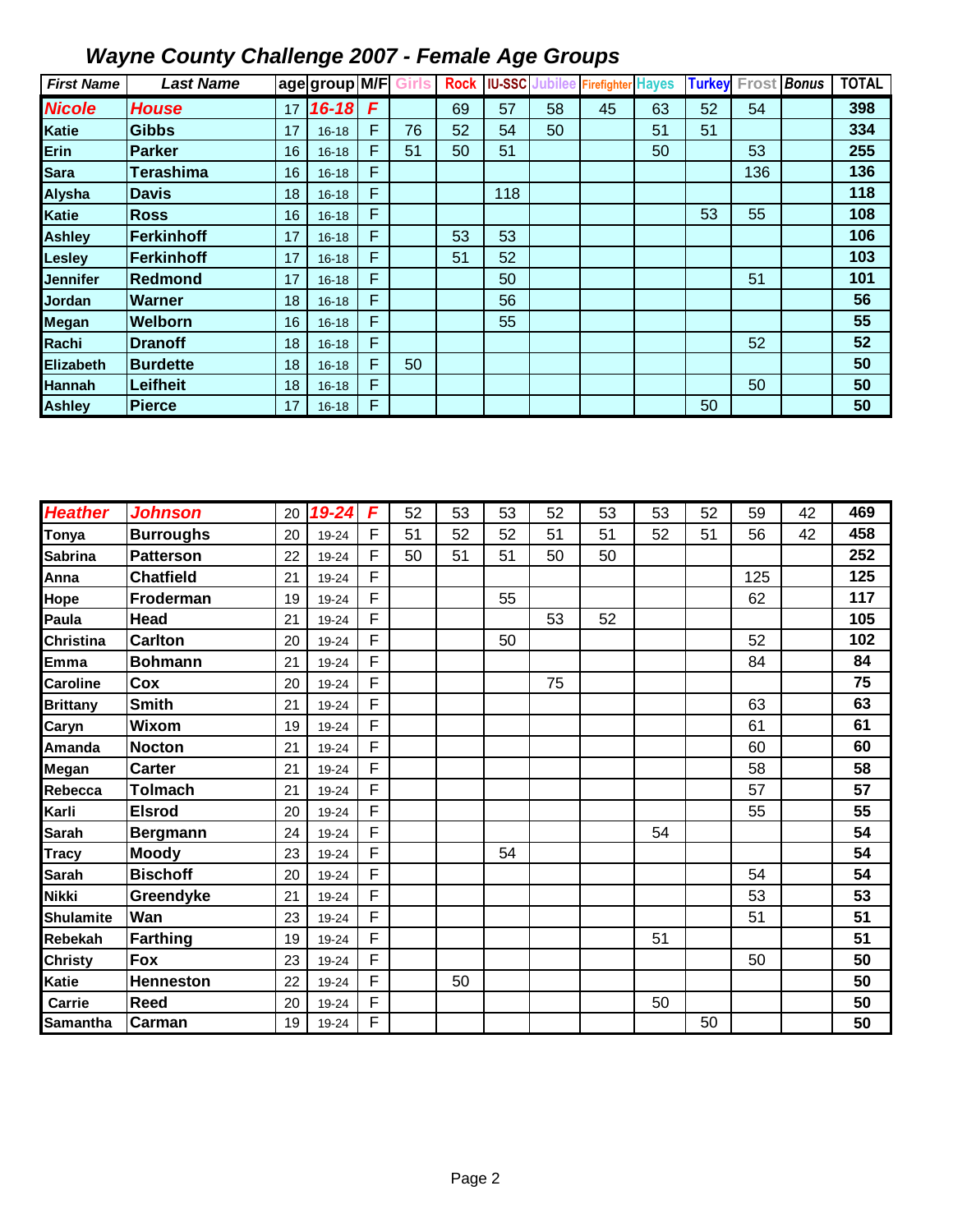| <b>First Name</b>                | <b>Last Name</b>           |          | age group M/F Girls |             |    |     |    |    | Rock   IU-SSC Jubilee Firefighter Hayes |    |    | <b>Turkey</b> Frost <b>Bonus</b> |    | <b>TOTAL</b> |
|----------------------------------|----------------------------|----------|---------------------|-------------|----|-----|----|----|-----------------------------------------|----|----|----------------------------------|----|--------------|
| <b>Michelle</b>                  | <b>Dafler</b>              | 29       | 25-29               | F           | 55 | 58  | 57 | 53 | 55                                      | 54 | 53 | 57                               | 42 | 484          |
| Lindsay                          | <b>Boatright</b>           | 27       | $25 - 29$           | F           | 52 | 54  | 52 | 50 | 50                                      | 50 | 50 | 51                               | 42 | 451          |
| Kara                             | <b>Newman</b>              | 26       | $25 - 29$           | F           | 54 | 56  | 56 | 52 | 54                                      | 53 | 51 |                                  |    | 376          |
| Lori                             | <b>Watson</b>              | 29       | 25-29               | F           | 53 | 55  | 54 |    | 52                                      | 52 |    | 54                               |    | 320          |
| Laura                            | <b>Miller</b>              | 27       | $25 - 29$           | F           |    | 52  | 53 | 51 | 53                                      |    | 52 | 55                               |    | 316          |
| Kelli                            | <b>Stokes</b>              | 27       | $25 - 29$           | F           |    | 89  | 73 |    | 74                                      |    |    |                                  |    | 236          |
| Lisa                             | <b>Schrader</b>            | 27       | $25 - 29$           | F           |    | 51  | 51 |    | 51                                      | 51 |    |                                  |    | 204          |
| <b>Kristina</b>                  | <b>Tabor</b>               | 29       | $25 - 29$           | F           |    | 120 |    |    |                                         |    | 69 |                                  |    | 189          |
| <b>Christina</b>                 | <b>Byrd</b>                | 28       | $25 - 29$           | F           |    |     |    |    |                                         | 55 | 54 |                                  |    | 109          |
| <b>Megan</b>                     | <b>Hoffman</b>             | 25       | 25-29               | F           | 51 |     |    |    |                                         |    |    | 53                               |    | 104          |
| Kelli                            | Hoeflinger                 | 29       | $25 - 29$           | F           |    |     |    |    |                                         |    | 97 |                                  |    | 97           |
| <b>Shelli</b>                    | <b>Carothers</b>           | 29       | $25 - 29$           | F           |    |     |    |    |                                         |    | 83 |                                  |    | 83           |
| <b>Stephanie</b>                 | <b>Farlow</b>              | 29       | 25-29               | F           |    | 57  |    |    |                                         |    |    |                                  |    | 57           |
| Leanne                           | Logue                      | 28       | 25-29               | F           |    |     |    |    |                                         |    |    | 56                               |    | 56           |
| <b>Sarah</b>                     | <b>Burgess</b>             | 26       | 25-29               | F           | 56 |     |    |    |                                         |    |    |                                  |    | 56           |
| <b>Holly</b>                     | <b>Hollinger</b>           | 26       | 25-29               | F           |    |     | 55 |    |                                         |    |    |                                  |    | 55           |
| <b>Maggie</b>                    | <b>Price</b>               | 25       | 25-29               | F           |    |     |    |    |                                         |    | 55 |                                  |    | 55           |
| <b>Kelly</b>                     | <b>Van Vleet</b>           | 28       | $25 - 29$           | F           |    | 53  |    |    |                                         |    |    |                                  |    | 53           |
| <b>Sarah</b>                     | <b>Heffelmire</b>          | 26       | $25 - 29$           | F           |    |     |    |    |                                         |    |    | 52                               |    | 52           |
| <b>Stefanie</b>                  | <b>Schy</b>                | 28       | $25 - 29$           | F           |    | 50  |    |    |                                         |    |    |                                  |    | 50           |
| Angela                           | <b>Crawford</b>            | 27       | 25-29               | F           |    |     | 50 |    |                                         |    |    |                                  |    | 50           |
| <b>Aubrey</b>                    | Wright                     | 27       | 25-29               | F           | 50 |     |    |    |                                         |    |    |                                  |    | 50           |
| <b>Liz</b>                       | <b>Baumann</b>             | 25       | 25-29               | F           |    |     |    |    |                                         |    |    | 50                               |    | 50           |
|                                  |                            |          |                     |             |    |     |    |    |                                         |    |    |                                  |    |              |
|                                  |                            |          |                     |             |    |     |    |    |                                         |    |    |                                  |    |              |
|                                  |                            |          |                     |             |    |     |    |    |                                         |    |    |                                  |    |              |
| <b>Leslie</b>                    | <b>Rogers</b>              | 31       | 30-34               | F           | 52 | 52  | 53 | 50 |                                         | 52 | 51 | 52                               |    | 362          |
| Laura                            | Cooper                     | 30       | 30-34               | F           |    | 50  |    |    |                                         | 51 | 50 | 53                               |    | 204          |
| Lori                             | <b>Fowler</b>              | 30       | 30-34               | F           |    | 55  |    |    |                                         | 53 | 52 |                                  |    | 160          |
| Angela                           | Shipman                    | 34       | 30-34               | F           | 53 | 51  | 51 |    |                                         |    |    |                                  |    | 155          |
| Laura                            | <b>Maurer</b>              | 30       | 30-34               | F           |    | 59  |    |    |                                         |    |    |                                  |    | 59           |
| <b>Tiffany</b>                   | Mull                       | 32       | 30-34               | F           |    | 58  |    |    |                                         |    |    |                                  |    | 58           |
| Anne                             | <b>Wissel</b>              | 31       | 30-34               | F           |    | 57  |    |    |                                         |    |    |                                  |    | 57           |
| Heather                          | <b>Dils</b>                | 33       | 30-34               | F           |    | 56  |    |    |                                         |    |    |                                  |    | 56           |
| Kelly                            | <b>Burk</b>                | 34       | 30-34               | F           |    |     |    |    |                                         |    |    | 54                               |    | 54           |
| <b>Beckie</b>                    | <b>Maddox</b>              | 32       | 30-34               | F           |    |     |    |    |                                         | 54 |    |                                  |    | 54           |
| <b>Elise</b>                     | <b>Beatty</b>              | 30       | 30-34               | F           | 54 |     |    |    |                                         |    |    |                                  |    | 54<br>54     |
| <b>Kristi</b>                    | Hope                       | 30       | 30-34               | F<br>F      |    | 54  |    |    |                                         |    |    |                                  |    | 53           |
| Arlene                           | <b>Berger</b>              | 31       | 30-34               | $\mathsf F$ |    | 53  |    |    |                                         |    |    |                                  |    | 53           |
| <b>Mary</b>                      | Zinkan                     | 31<br>33 | 30-34<br>30-34      | F           |    |     | 52 |    |                                         |    | 53 |                                  |    | 52           |
| Cindy                            | Elzemeyer<br><b>Fowler</b> | 33       | 30-34               | F           |    |     |    |    | 51                                      |    |    |                                  |    | 51           |
| Angie                            | <b>Hampton</b>             | 31       | 30-34               | F           |    |     |    |    |                                         |    |    | 51                               |    | 51           |
| Jamie<br><b>Susan</b>            | <b>Asher</b>               | 30       | 30-34               | F           | 51 |     |    |    |                                         |    |    |                                  |    | 51           |
| <b>MaryBeth</b>                  | <b>Arnett</b>              | 34       | 30-34               | F           |    |     | 50 |    |                                         |    |    |                                  |    | 50           |
| Rachel                           | Hall                       | 34       | 30-34               | F           |    |     |    |    |                                         | 50 |    |                                  |    | 50           |
| <b>Beth</b>                      | <b>Harrick</b>             | 32       | 30-34               | F           | 50 |     |    |    |                                         |    |    |                                  |    | 50           |
| <b>Stephanie</b><br><b>Mindy</b> | <b>Adkins</b>              | 30       | 30-34               | F<br>F      |    |     |    |    |                                         |    |    | 50                               |    | 50<br>50     |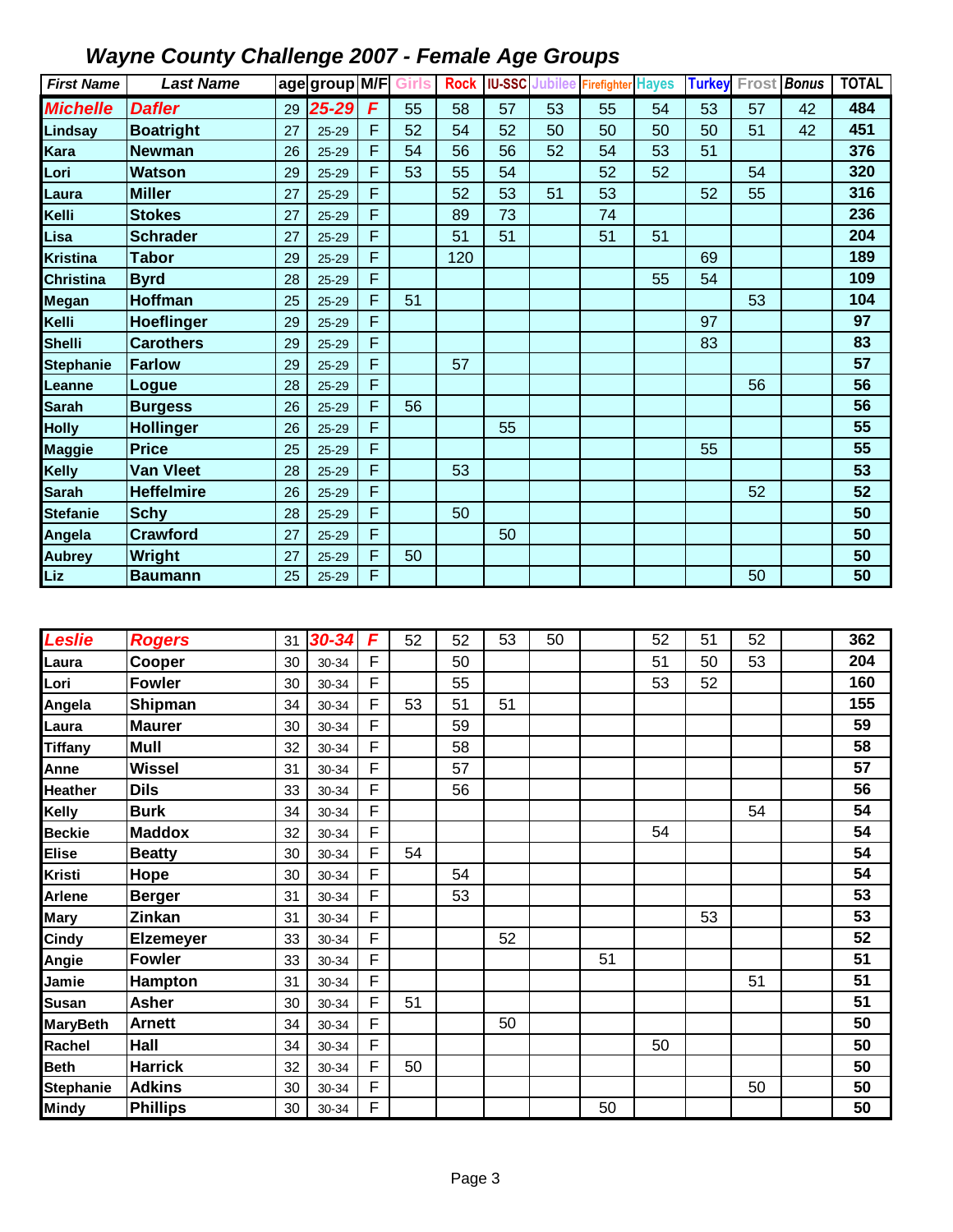| <b>First Name</b> | <b>Last Name</b> |    | age group M/F Girls |   |     |     |     |                 | Rock IU-SSC Jubilee Firefighter Hayes |     |                  | <b>Turkey Frost Bonus</b> |                 | <b>TOTAL</b>      |
|-------------------|------------------|----|---------------------|---|-----|-----|-----|-----------------|---------------------------------------|-----|------------------|---------------------------|-----------------|-------------------|
| Pam               | <b>Mertz</b>     | 39 | 35-39               | F | 116 | 133 | 137 | $\overline{90}$ | 100                                   | 115 | $\overline{122}$ | 162                       | $\overline{42}$ | $\frac{1017}{10}$ |
| <b>Ralana</b>     | <b>Shelley</b>   | 36 | 35-39               | F | 51  | 52  | 54  | 51              | 51                                    | 50  | 52               | 56                        | $\overline{42}$ | 459               |
| <b>Shannon</b>    | <b>Vatter</b>    | 39 | 35-39               | F | 53  |     | 56  | 54              | 54                                    |     |                  | 60                        |                 | 277               |
| Lori              | <b>Bolser</b>    | 35 | 35-39               | F | 52  | 53  | 58  |                 |                                       | 57  | 55               |                           |                 | 275               |
| <b>Karen</b>      | <b>Matanich</b>  | 37 | 35-39               | F |     | 51  |     | 50              | 50                                    |     | 50               | 55                        |                 | 256               |
| Rhonda            | <b>Harding</b>   | 35 | 35-39               | F |     |     |     | 52              | 52                                    | 51  |                  | 52                        |                 | 207               |
| Jodi              | Fegter           | 37 | 35-39               | F | 54  |     | 59  |                 |                                       |     |                  | 61                        |                 | 174               |
| Elizabeth         | <b>Malkemus</b>  | 37 | 35-39               | F | 55  | 57  | 61  |                 |                                       |     |                  |                           |                 | 173               |
| <b>Cherie</b>     | <b>Dolehanty</b> | 38 | 35-39               | F |     | 56  |     |                 |                                       | 56  |                  | 59                        |                 | 171               |
| <b>Sarah</b>      | <b>Morey</b>     | 35 | 35-39               | F |     |     |     |                 |                                       | 52  | 51               | 57                        |                 | 160               |
| Amy               | <b>Noe</b>       | 35 | 35-39               | F |     |     | 45  | 53              |                                       | 53  |                  |                           |                 | 151               |
| Kate              | <b>Schamel</b>   | 35 | 35-39               | F |     | 55  |     |                 |                                       | 59  |                  |                           |                 | 114               |
| <b>Gwynne</b>     | <b>Justice</b>   | 38 | 35-39               | F |     |     | 57  |                 |                                       | 54  |                  |                           |                 | 111               |
| <b>Mindy</b>      | <b>Ward</b>      | 36 | 35-39               | F |     |     | 55  |                 |                                       | 55  |                  |                           |                 | 110               |
| <b>Tracy</b>      | <b>Bowers</b>    | 36 | 35-39               | F |     |     |     |                 |                                       |     | 108              |                           |                 | 108               |
| Gina              | <b>Jones</b>     | 37 | 35-39               | F |     |     | 60  |                 |                                       |     |                  |                           |                 | 60                |
| Lory              | <b>Michael</b>   | 37 | 35-39               | F |     |     |     |                 |                                       | 58  |                  |                           |                 | 58                |
| Liz               | <b>Ferris</b>    | 35 | 35-39               | F |     |     |     |                 |                                       |     |                  | 58                        |                 | 58                |
| Deana             | <b>Salsburey</b> | 39 | 35-39               | F |     |     |     |                 |                                       |     | 54               |                           |                 | 54                |
| <b>Heather</b>    | <b>Simmons</b>   | 39 | 35-39               | F |     | 54  |     |                 |                                       |     |                  |                           |                 | 54                |
| Renae             | <b>Esposito</b>  | 36 | 35-39               | F |     |     |     |                 |                                       |     |                  | 54                        |                 | 54                |
| Jewell            | <b>Holland</b>   | 39 | 35-39               | F |     |     |     |                 | 53                                    |     |                  |                           |                 | 53                |
| Jennifer          | <b>Cooley</b>    | 38 | 35-39               | F |     |     | 53  |                 |                                       |     |                  |                           |                 | 53                |
| Amy               | <b>Townsend</b>  | 37 | 35-39               | F |     |     |     |                 |                                       |     |                  | 53                        |                 | 53                |
| <b>Janel</b>      | <b>Sparks</b>    | 36 | 35-39               | F |     |     |     |                 |                                       |     | 53               |                           |                 | 53                |
| <b>Becky</b>      | <b>Reynolds</b>  | 36 | 35-39               | F |     |     | 52  |                 |                                       |     |                  |                           |                 | 52                |
| <b>Debbi</b>      | <b>Greene</b>    | 36 | 35-39               | F |     |     | 51  |                 |                                       |     |                  |                           |                 | 51                |
| <b>Dianna</b>     | <b>Francis</b>   | 35 | 35-39               | F |     |     |     |                 |                                       |     |                  | 51                        |                 | 51                |
| <b>Mahila</b>     | <b>Shepard</b>   | 39 | 35-39               | F |     | 50  |     |                 |                                       |     |                  |                           |                 | 50                |
| <b>Melinda</b>    | <b>Wilson</b>    | 39 | 35-39               | F | 50  |     |     |                 |                                       |     |                  |                           |                 | 50                |
| Kari              | <b>Anderson</b>  | 36 | 35-39               | F |     |     |     |                 |                                       |     |                  | 50                        |                 | 50                |
| <b>Jennifer</b>   | <b>Bruns</b>     | 36 | 35-39               | F |     |     | 50  |                 |                                       |     |                  |                           |                 | 50                |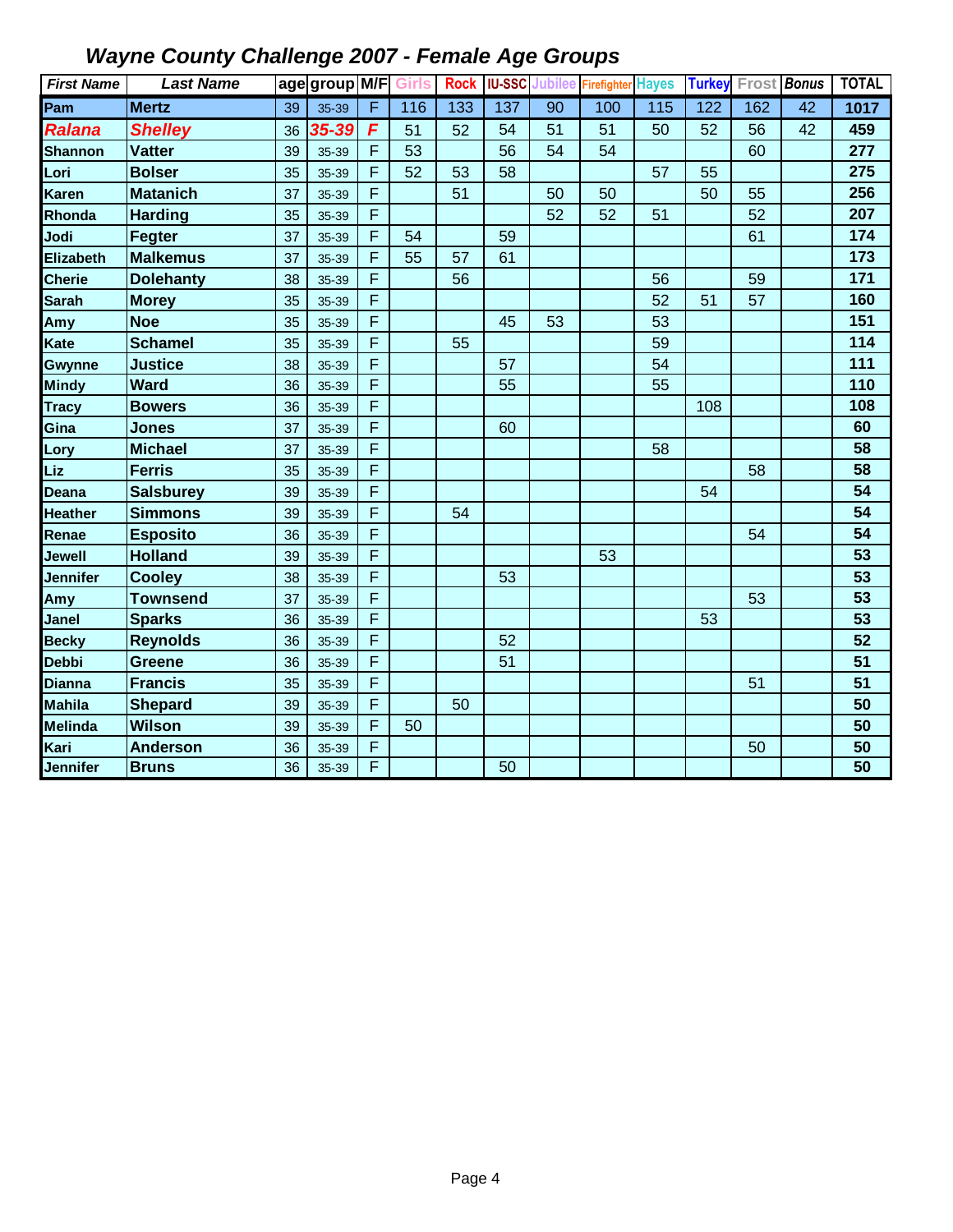| <b>First Name</b> | <b>Last Name</b>        |    | age group M/F Girls |        |     |     |                 |    | Rock   IU-SSC Jubilee Firefighter Hayes |                 |    | <b>Turkey Frost Bonus</b> |                 | <b>TOTAL</b>          |
|-------------------|-------------------------|----|---------------------|--------|-----|-----|-----------------|----|-----------------------------------------|-----------------|----|---------------------------|-----------------|-----------------------|
| <b>Aletha</b>     | <b>Stahl</b>            | 40 | $40 - 44$           | F      | 109 | 102 | 103             | 81 | $\overline{90}$                         | $\overline{92}$ | 61 | $\overline{63}$           | $\overline{42}$ | 743                   |
| <b>Marie</b>      | <b>Engle</b>            | 41 | 40-44               | F      | 55  | 53  | 53              | 51 | 53                                      | 55              | 53 | 53                        | 42              | 468                   |
| <b>Chris</b>      | <b>Brady</b>            | 43 | 40-44               | F      | 53  | 51  |                 | 50 | 52                                      | 54              | 52 | 52                        |                 | 364                   |
| Dawn              | <b>Miller</b>           | 43 | 40-44               | F      | 56  | 52  | 51              |    | 51                                      | 52              | 51 | 51                        |                 | 364                   |
| Amy               | <b>Decker</b>           | 41 | 40-44               | F      | 57  |     | 54              |    |                                         | 58              | 57 | 58                        |                 | 284                   |
| <b>Melanie</b>    | <b>McDaniel</b>         | 42 | 40-44               | F      | 59  | 55  | 55              |    |                                         | 56              |    |                           |                 | 225                   |
| Lisa              | <b>Hacker</b>           | 41 | 40-44               | F      | 58  |     |                 |    |                                         |                 | 55 | 56                        |                 | 169                   |
| <b>Sandy</b>      | Grubb                   | 41 | $40 - 44$           | F      |     |     |                 |    |                                         | 57              |    | 64                        |                 | 121                   |
| Kelly             | <b>Day</b>              | 42 | 40-44               | F      |     |     |                 |    |                                         |                 | 59 | 61                        |                 | 120                   |
| Kimberly          | Hall                    | 42 | 40-44               | F      |     |     |                 |    |                                         |                 | 56 | 57                        |                 | 113                   |
| <b>Diana</b>      | <b>Punzo</b>            | 42 | 40-44               | F      | 52  |     |                 |    |                                         |                 | 58 |                           |                 | 110                   |
| <b>Shelly</b>     | <b>Haber</b>            | 44 | 40-44               | F      |     |     | 57              | 52 |                                         |                 |    |                           |                 | 109                   |
| Jane              | <b>Barker</b>           | 41 | 40-44               | F      |     | 54  |                 |    |                                         |                 |    | 54                        |                 | 108                   |
| <b>Sheri</b>      | <b>McGinnis</b>         | 40 | 40-44               | F      | 96  |     |                 |    |                                         |                 |    |                           |                 | 96                    |
| Mary              | <b>Schwendener-Holt</b> | 44 | 40-44               | F      |     |     |                 |    |                                         |                 |    | 62                        |                 | 62                    |
| Kathy             | <b>Davidson</b>         | 41 | 40-44               | F      |     |     |                 |    |                                         |                 | 60 |                           |                 | 60                    |
| <b>Marla</b>      | <b>Shirey</b>           | 40 | $40 - 44$           | F      |     |     |                 |    |                                         |                 |    | 60                        |                 | 60                    |
| <b>Susan</b>      | <b>Kiracofe</b>         | 41 | 40-44               | F      |     |     |                 |    |                                         |                 |    | 59                        |                 | 59                    |
| Laura             | <b>Miller</b>           | 41 | 40-44               | F      |     | 56  |                 |    |                                         |                 |    |                           |                 | 56                    |
| Peggy             | <b>Muller</b>           | 40 | $40 - 44$           | F      |     |     | 56              |    |                                         |                 |    |                           |                 | 56                    |
| Amy               | <b>Keene</b>            | 40 | 40-44               | F      |     |     |                 |    |                                         |                 |    | 55                        |                 | 55                    |
| Ann               | <b>Bumb</b>             | 44 | 40-44               | F      |     |     |                 |    |                                         |                 | 54 |                           |                 | 54                    |
| <b>Mary</b>       | Catey                   | 42 | 40-44               | F      | 54  |     |                 |    |                                         |                 |    |                           |                 | 54                    |
| <b>Denise</b>     | <b>Greenwell</b>        | 42 | 40-44               | F      |     |     |                 |    |                                         | 53              |    |                           |                 | 53                    |
| <b>Debbie</b>     | Long                    | 42 | 40-44               | F      |     |     | 52              |    |                                         |                 |    |                           |                 | 52                    |
| Deb               | <b>Dick</b>             | 40 | $40 - 44$           | F      |     |     |                 |    |                                         | 51              |    |                           |                 | 51                    |
| April             | Warner                  | 40 | 40-44               | F      | 51  |     |                 |    |                                         |                 |    |                           |                 | 51                    |
| Connie            | <b>Stollar</b>          | 44 | $40 - 44$           | F      |     |     |                 |    |                                         | 50              |    |                           |                 | 50                    |
| <b>Karen</b>      | <b>Dunnwoody</b>        | 43 | 40-44               | F      |     | 50  |                 |    |                                         |                 |    |                           |                 | $\overline{50}$       |
| <b>Cheryl</b>     | <b>Smielewski</b>       | 43 | 40-44               | F      |     |     |                 |    |                                         |                 |    | $\overline{50}$           |                 | $\overline{50}$       |
| Angie             | <b>Wilson</b>           | 42 | 40-44               | F      |     |     |                 |    | 50                                      |                 |    |                           |                 | 50                    |
| Veronica          | Cosby                   | 41 | 40-44               | F      | 50  |     |                 |    |                                         |                 |    |                           |                 | $\overline{50}$       |
| Julie             | <b>Pierce</b>           | 41 | 40-44               | F      |     |     |                 |    |                                         |                 | 50 |                           |                 | 50                    |
| Johna             | Yandl                   | 40 | 40-44               | F<br>F |     | 45  | $\overline{50}$ |    |                                         |                 |    |                           |                 | $\overline{50}$<br>45 |
| Amy               | <b>Waltz</b>            | 43 | 40-44               |        |     |     |                 |    |                                         |                 |    |                           |                 |                       |

| <b>Brenda</b>   | <b>Burns</b>        | 49 | 45-49 |   | 65 | 55 | 53 | 67 | 80 | 96 | 53 | 57 | 42 | 568 |
|-----------------|---------------------|----|-------|---|----|----|----|----|----|----|----|----|----|-----|
| <b>Judy</b>     | <b>Pierce</b>       | 45 | 45-49 | c | 52 | 54 | 52 | 51 | 52 | 51 | 51 | 54 | 42 | 459 |
| Ann             | <b>Gibbs</b>        | 48 | 45-49 | Е | 51 | 52 | 51 | 50 | 51 | 50 | 50 | 53 | 42 | 450 |
| <b>Kelly</b>    | <b>Hale</b>         | 45 | 45-49 | Е |    | 50 | 50 |    | 50 |    |    |    |    | 150 |
| <b>Jody</b>     | <b>Flommersfeld</b> | 48 | 45-49 | F |    |    |    | 52 |    |    |    | 55 |    | 107 |
| <b>Maggie</b>   | <b>Cox</b>          | 45 | 45-49 | F |    |    |    |    |    |    | 45 | 56 |    | 101 |
| <b>Ginny</b>    | <b>Nobbe</b>        | 45 | 45-49 | F | 50 |    |    |    |    |    |    | 51 |    | 101 |
| Jen             | Roggero             | 48 | 45-49 | Е |    | 53 |    |    |    |    |    |    |    | 53  |
| <b>Mary Ann</b> | Stienbarger         | 49 | 45-49 | Е |    |    |    |    |    |    | 52 |    |    | 52  |
| <b>Karen</b>    | <b>Lee</b>          | 45 | 45-49 | Е |    |    |    |    |    |    |    | 52 |    | 52  |
| <b>Kelley</b>   | Oler                | 46 | 45-49 | F |    | 51 |    |    |    |    |    |    |    | 51  |
| Alma            | <b>Banning</b>      | 48 | 45-49 | F |    |    |    |    |    |    |    | 50 |    | 50  |